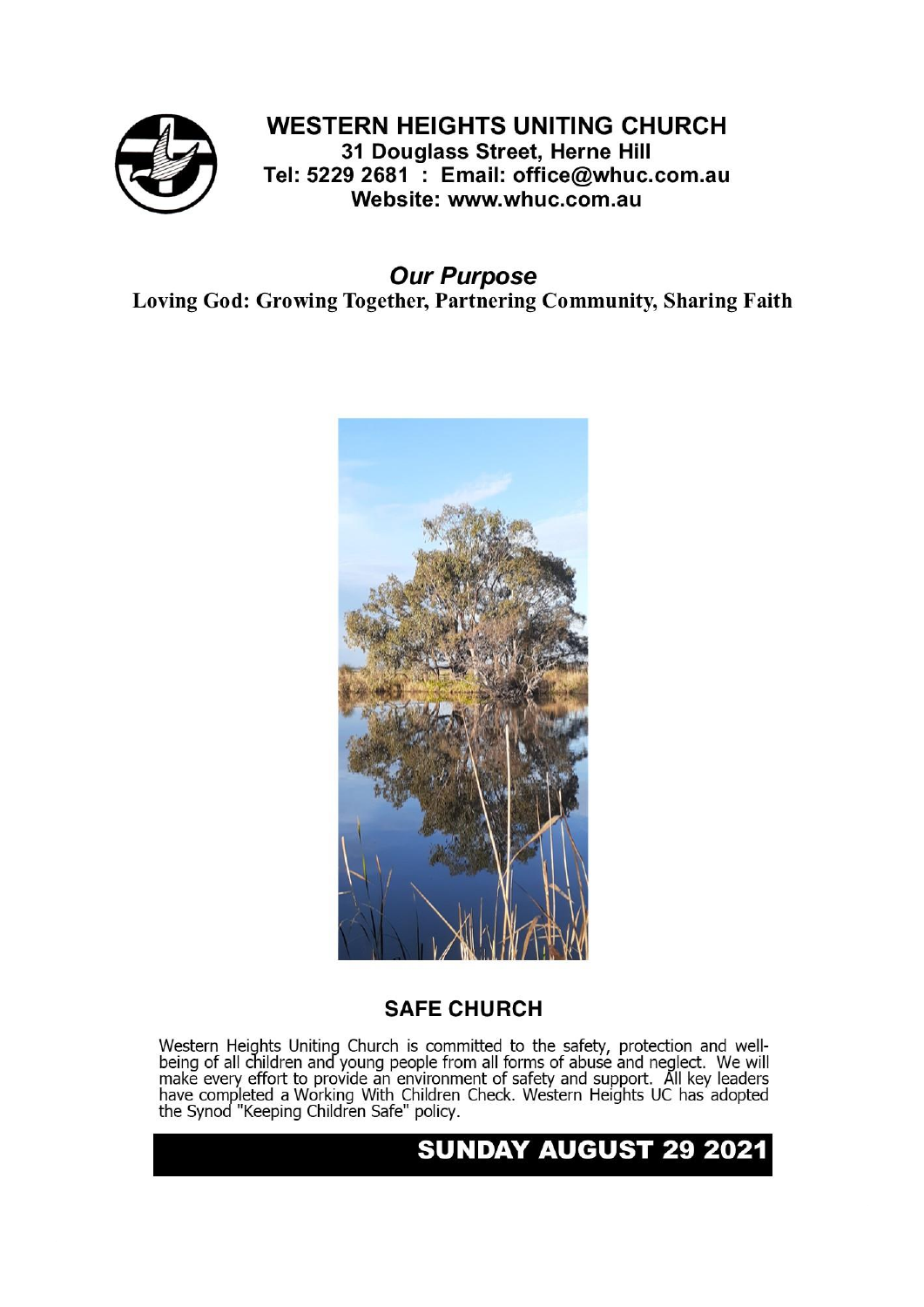## *We welcome you to today's service at Western Heights Uniting Church*

**Notice Sheet Sunday 29th August, 2021 –10.00am Worship**

| <b>Please Pray for:</b><br>$\cdots$            |                      |                         |     |
|------------------------------------------------|----------------------|-------------------------|-----|
| those continually in our thoughts and prayers: |                      |                         |     |
|                                                | Jan Davey            | <b>Covid Task Group</b> |     |
| those with special needs:                      |                      |                         |     |
| <b>Birthdays:</b>                              | Vanessa Thomson      | 30 <sup>th</sup>        |     |
|                                                | Lynda Scott          | 31 <sup>st</sup>        |     |
|                                                | Catherine Van Zetten | 1 <sup>st</sup>         |     |
|                                                | <b>Bruce Waldron</b> | 1 <sup>st</sup>         | 70) |

*The congregation at Western Heights offers prayerful support of its members and others in a number of ways; because of privacy protocols, names are not included for prayer unless we have received your permission.*

### Uniting Barwon

Items that would be appreciated this week include: long-life milk, margarine, pasta, cheese, pasta sauce. Please place in trolley in the foyer.

#### Thought for the week

Anyone who has never made a mistake has never tried anything new. Albert Einstein

## Diary for This Week

**Sunday 29th** 10:00am Sunday Zoom catchup here's the link <https://zoom.us/j/96304332511?pwd=cjNEODBCL3BtSGYxRldYR0FySVhidz09>

#### Next Week's Service

**Sunday 5**

**th** 10:00am Sunday Worship – Rev. Bruce Waldron

### *People Helping Elsewhere*

Michele Hardy – St. Albans/St. Andrews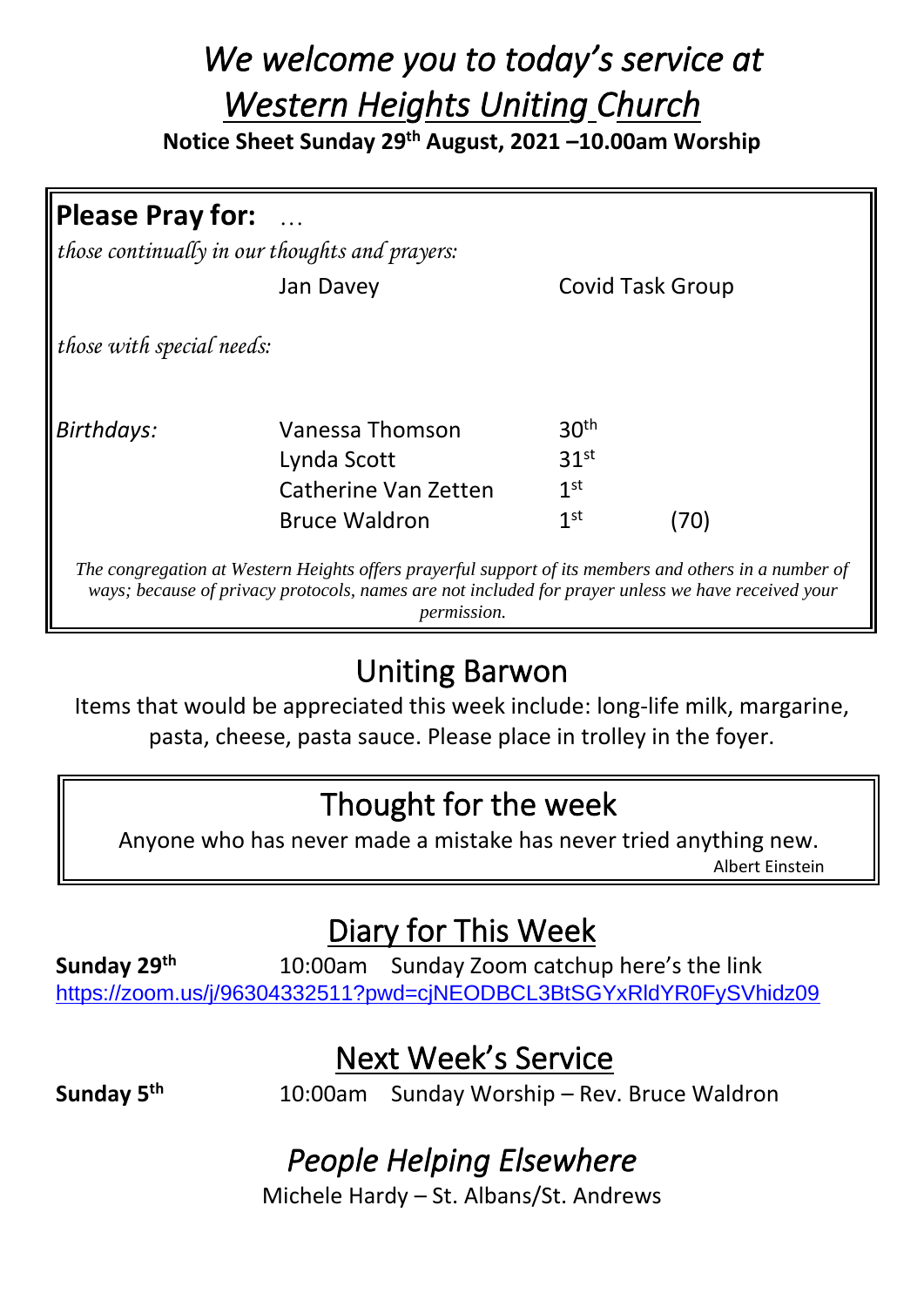# Western Heights Welcome

#### Team

Because more people are being vaccinated against Covid-19, and therefore we can look forward to fewer lock-downs, we hope to be meeting at church more often on Sundays. Velma Oliver would like to hear from the present 'Welcome Team' and from anyone else who would like to be part of this team. We have had some new people visit our church over the past months and we pride ourselves on being a church that is genuinely warm and welcoming. So, let us welcome these folk to our church as Jesus would. Send me a text on 0421 271 946 if you are interested. Velma Oliver.

# 3-Monthly Church Roster

There is a vacancy for someone to create the Church Roster **once every 3 months.** Velma has all the templates on computer as Word Documents. All it needs is for you to check the Unavailibility Book, change the dates and names on the template, save it and then e-mail it to the Church Office for Jan to distribute. The next one needs to be done at the start of November, in time for the December 2021 , January and February 2022 Church Roster. Please see or call Velma Oliver on 0421 271 946 or email [lv.oliver@iinet.net.au](mailto:lv.oliver@iinet.net.au) if you would like to fill this vacancy. Thanks.

### New Eco-group:

Heather & Bruce Rookes, Rhonda Dingle, Lynda Scott and Bruce Waldron, Chris & Robyn Howard, Joan & David Walker.

Our church council has just formed a new Eco-group, to look at ways of encouraging each other to look after the planet, make our church even more eco friendly and keep us in touch with new ideas. It's a part of our way of looking after the planet. Each week we are going to have an eco-tip in the newsletter.

# "The Eagle Has Landed"

At Last! Six months after the day that it was ordered, our new organ has finally arrived, and has now been installed into our church. A Dedication will be held as soon as we are able to meet together in the church again.

**Supply Minister**

Rev. Bruce Waldron [waldronbruce3462@gmail.com](mailto:waldronbruce3462@gmail.com) 0491 663 514

#### **Pastoral Care Referrals Group**

Rev. Bruce Waldron 0491 663 514 Rhonda Dingle 0437 245 671 Graeme Willingham 0432 864 727

**Tasks people are doing today 29th August 2021 Vestry Steward:** Annette Chidzey **Stewards:** Velma Oliver, Bruce Rookes **Greeters:** Heather Rookes, Bev Hunt **COVID Cleaning:** Velma Oliver **Morning Tea:** Heather Rookes, Janet Pavlakis **Musicians:** Tom Morgan, Dudley Holroyd, Les Oliver, Geoff Coots **Singers:** Ashley Payne, Catherine Van Zetten, Velma Oliver

**PA / Data:** Tim Hunt, Allister Coots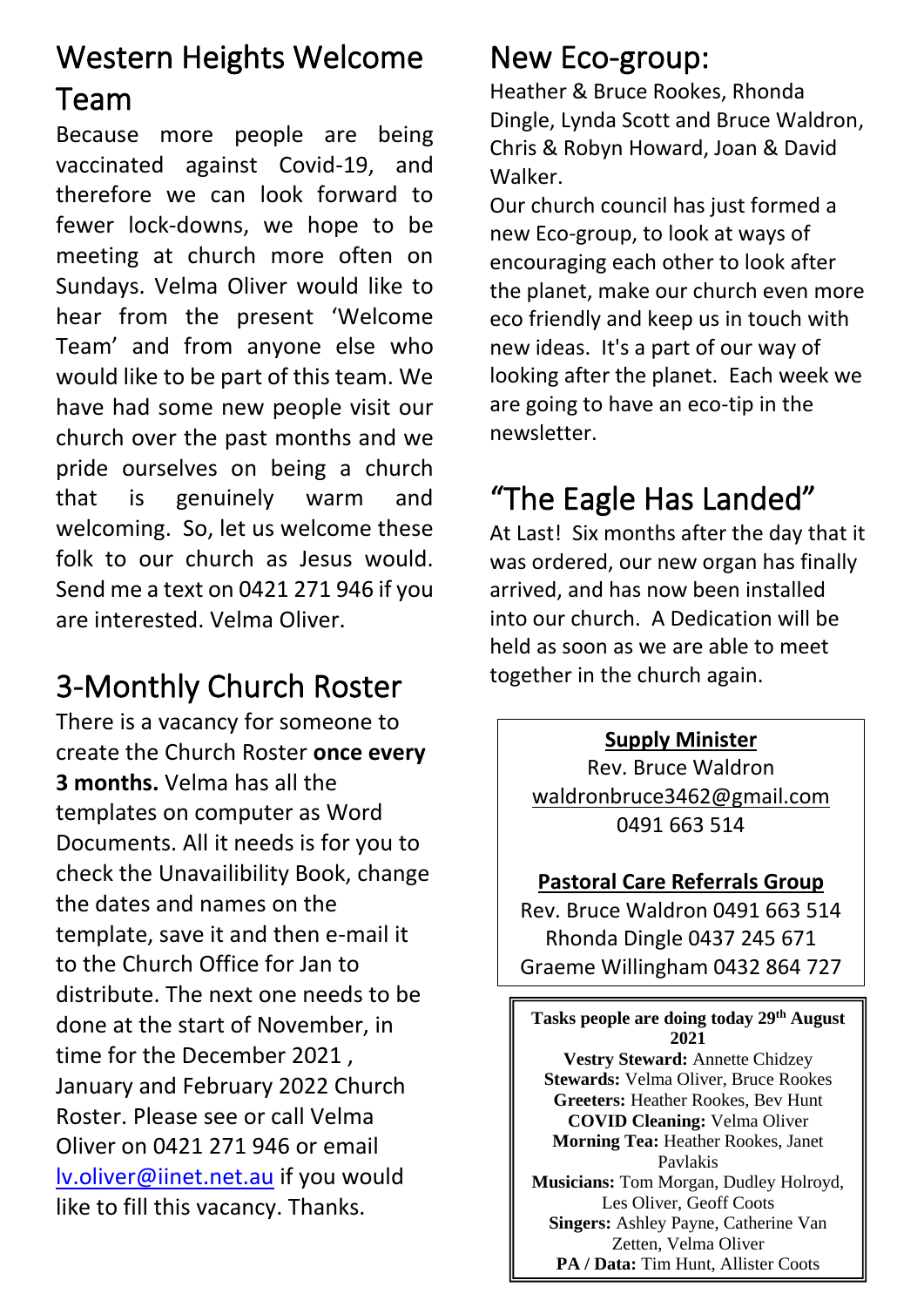## Presbytery Seminars on Zoom

Presbytery has had some very informative and helpful seminars e.g. Pastoral Care in a Pandemic, Parts 1 and 2.

If you have not registered for Part 2 then you can do so

here. [https://www.trybooking.com/BS](https://www.trybooking.com/BSEGF) [EGF](https://www.trybooking.com/BSEGF) We will be exploring how to help people return and some practical tips for the home congregation. Also looking at 'what keeps active members active' and a practical exercise to use in your context to help people think about and share their faith.

We are repeating our Pastoral Care Seminar session 1 which teaches people about communication and two useful listening skills. That will be run on Sept 14 6.00pm – 9.00pm and you can register for that here.

<https://www.trybooking.com/BRJHY>

We will be running two more pastoral care seminars Seminar 7 & 8 in Sept / Oct and you can register for them here <https://www.trybooking.com/BSFZS>

They will be on topics such as Dealing with Criticism and Resistance, Fogging, negative Inquiry, NLP, how to deal with turtle and skunky behaviour, significant time to practice our listening skills in groups.

Seminar 7 Thursday 16 Sept 6 – 9pm, Friday 24 9.30am – 12.30 pm Seminar 8 Thursday 7 Oct 6 – 9pm , Friday 22 Oct 9.30am – 12.30pm Please talk to Velma Oliver on 0421 271 946 if you would like to know more. Anyone is most welcome.

**Tasks people are doing next week. 5 th September 2021 Vestry Steward:** Velma Oliver **Stewards:** Glen Chidzey, Geoff Everett, Joan Hill **Greeters:** Janet Pavlakis **COVID Cleaning:** Heather Rookes **Morning Tea:** Heather Rookes, Gwen Woods **Musicians:** Melinda Bell, Tom Morgan, Dudley Holroyd, Les Oliver, Bruce Waldron **Singers:** Ashley Payne, Bev Hunt, Joan Walker

PA / Data: Peter Morgan, Allister Coots

This Week's Eco Tip from you church Eco-group. Make your cuppa count for conservation: Some teas come in simple cardboard packets; no plastic. Some teabags are biodegradable. How much water do you need, how much electricity do you need to boil it. You can halve the energy and impact of a simple cuppa.

**Romans 1 <sup>20</sup>** Ever since the creation of the world God's eternal power and divine nature, invisible though they are, have been understood and seen through the things God has made.

**Genesis 1 <sup>31</sup>**God saw everything that he had made, and indeed, it was very good. And there was evening and there was morning, the sixth day. **2** 1 Thus the heavens and the earth were finished, and all their multitude. **<sup>2</sup>**And on the seventh day God finished the work that he had done, and he rested on the seventh day from all the work that he had done. **<sup>3</sup>** So God blessed the seventh day and hallowed it, because on it God rested from all the work that he had done in creation.

**John 1**<sup>1</sup>In the beginning was the Word, and the Word was with God, and the Word was God. **<sup>2</sup>**He was in the beginning with God. **<sup>3</sup>**All things came into being through him, and without him not one thing came into being. What has come into being **<sup>4</sup>** in him was life, and the life was the light of all people. **<sup>5</sup>** The light shines in the darkness, and the darkness did not overcome it.

Vimeo link [here](https://vimeo.com/whuc) Recording link [here](http://whuc.com.au/resources/)